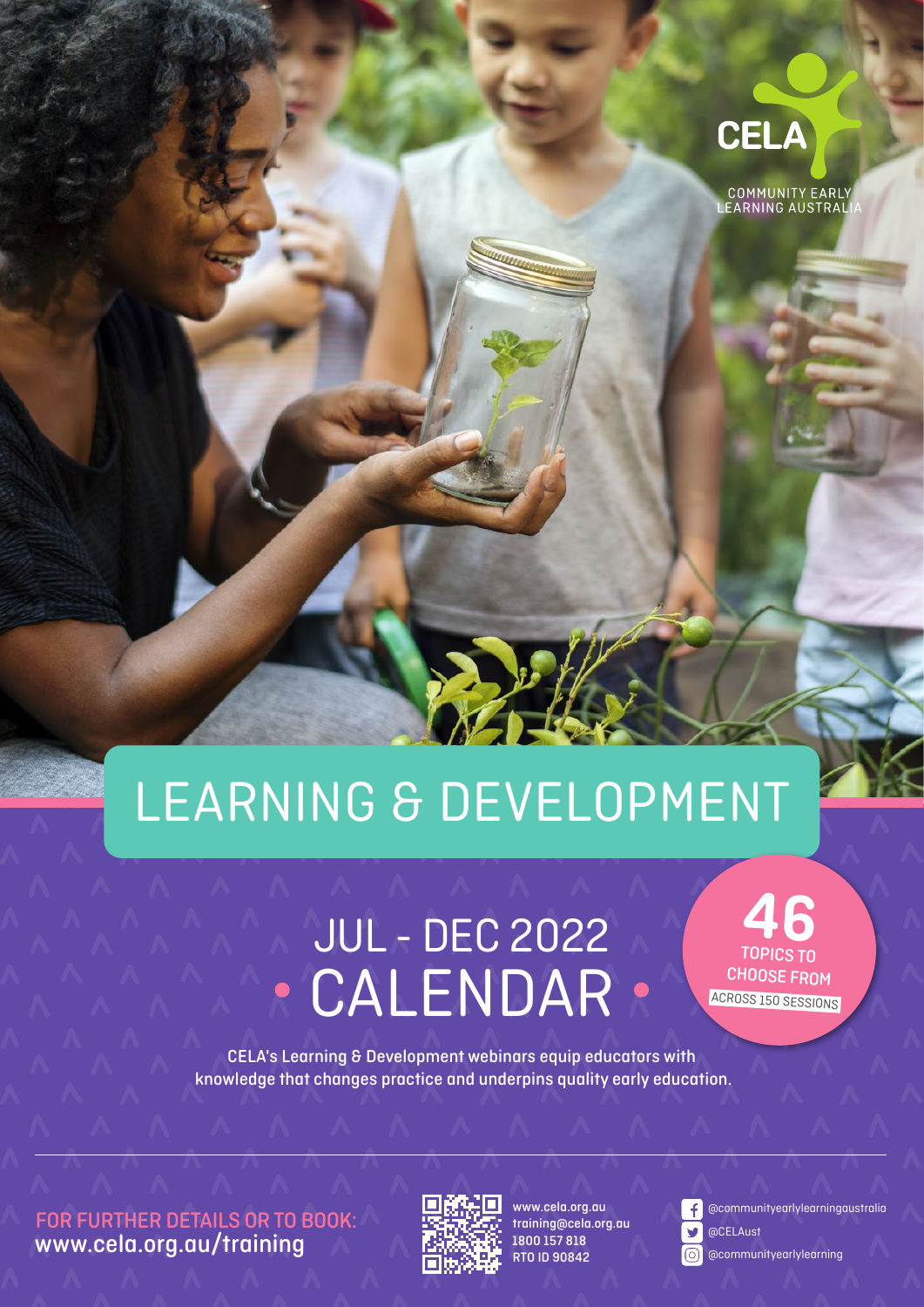## SPECIAL EVENTS PROGRAM



| WHEN                                                                                                                                                       | <b>SESSION DETAILS</b>                                                                                                                                                                                                                                                                                                                                                                                                                                                                                                                                                                                                   | <b>FACILITATOR</b>                                                                                                                                                                                                                                                                                                                                                              |
|------------------------------------------------------------------------------------------------------------------------------------------------------------|--------------------------------------------------------------------------------------------------------------------------------------------------------------------------------------------------------------------------------------------------------------------------------------------------------------------------------------------------------------------------------------------------------------------------------------------------------------------------------------------------------------------------------------------------------------------------------------------------------------------------|---------------------------------------------------------------------------------------------------------------------------------------------------------------------------------------------------------------------------------------------------------------------------------------------------------------------------------------------------------------------------------|
| 7 JUL<br>11AM - 12.30PM<br>LIVE WEBINAR                                                                                                                    | <b>CREATING A COURAGEOUS CULTURE IN PLAY</b><br>Risky play is a hot topic in the early education sphere. Children naturally<br>seek challenges and take risks to expand their world view and develop<br>their independence. In this session renowned outdoor educator<br>and playground designer Lukas Ritson will share why we should be<br>encouraging children to be courageous rather than risky.<br>www.cela.org.au/training/program-and-practice/creating-a-<br>courageous-culture-in-play                                                                                                                         | <b>LUKAS RITSON</b><br>Lukas is fondly known as The<br>Outdoor Educator. He is a father<br>of two, a sustainability educator<br>and the co-founder of natural play<br>environment company Wearthy.                                                                                                                                                                              |
| <b>26 JUL</b><br><b>10AM - 12PM</b><br><b>LIVE WEBINAR</b><br>16 SEP<br><b>10AM - 12PM</b><br>LIVE WEBINAR                                                 | THE HOW, WHAT AND WHY OF EFFECTIVE SCHOOL TRANSITION:<br><b>SETTING CHILDREN UP FOR SUCCESS</b><br>Planning and implementing successful transition to school practices is<br>a critical part of quality early education. Traditional approaches to school<br>transition typically focus on the 'demystification' process. However,<br>effective transition also depends on developing strong, flexible and<br>responsive relationships and establishing clear learning continuities<br>across educational contexts.<br>www.cela.org.au/training/program-and-practice/the-how-what-why-<br>of-effective-school-transition | ASSOCIATE PROFESSOR CATHRINE<br>NEILSEN-HEWETT<br>Cathrine Neilsen-Hewett is<br>the Academic Director of the<br>Early Years at the University of<br>Wollongong. Her current research<br>projects focus on quality early childhood education<br>and care environments, integrated service<br>delivery, and enhancing access to early childhood<br>education and health services. |
| <b>10 AUG</b><br><b>IPM - 3PM</b><br>LIVE WEBINAR<br>7 SEP<br><b>IPM - 3PM</b><br>LIVE WEBINAR<br><b>10 NOV</b><br><b>IPM - 3PM</b><br><b>LIVE WEBINAR</b> | <b>MAKING MEANINGFUL MUSIC WITH OUR EARLY LEARNERS</b><br>In this practical workshop, experienced music teacher Anne Belcher will<br>share a simple five-part framework for incorporating music into early<br>childhood programs. You will explore each of the five key components<br>of music - beat, singing, instruments, movement, and listening.<br>www.cela.org.au/training/program-and-practice/making-meaningful-<br>music-with-our-early-learners                                                                                                                                                               | <b>ANNE BELCHER</b><br>Anne (B.Mus, B.A, Dip.Ed) is<br>passionate about bringing the joy<br>of music and its developmental<br>benefits to as many children as<br>possible. She has taught music<br>to a wide range of ages for over twenty years and<br>teaches early childhood music and movement to<br>preservice teachers at Federation University.                          |
| 12 & 19 SEP<br><b>9AM - 4PM</b><br><b>FACE TO FACE</b>                                                                                                     | STANDARD MENTAL HEALTH FIRST AID - 2 PART SERIES<br>1 in 5 Australians experience mental illness every year, yet most people<br>don't know how to offer assistance. You will learn how to apply mental<br>health first aid and how to support and facilitate others in seeking<br>professional help. After completing this session, you may choose to<br>complete an online assessment to receive accreditation through Mental<br>Health First Aid Australia.<br>www.cela.org.au/training/leadership/standard-mental-health-first-<br>aid-face-to-face                                                                   | <b>DENISE NASH</b><br>Denise is an accredited Mental<br>Health First Aid Instructor<br>dedicated to mental health<br>advocacy, dispelling the myths<br>about mental health, and<br>improving mental health literacy.                                                                                                                                                            |
| 13 OCT<br>10:30AM - 12PM<br>LIVE WEBINAR                                                                                                                   | ECOLOGY OF PLAY: REVIEWING YOUR OUTDOOR ENVIRONMENT<br><b>THROUGH AN ECOLOGICAL LENS</b><br>Refresh your perspective on play with Lukas Ritson, one of Australia's<br>most respected outdoor play environment designers and holistic play<br>advocates.<br>During the session, Lukas will share how ecology (the relationship<br>between humans and their environment) can be used as a lens to reflect<br>on play in modern childhood, and to create environments that are both<br>diverse and inclusive.<br>www.cela.org.au/training/program-and-practice/ecology-of-play                                              | <b>LUKAS RITSON</b><br>Lukas is fondly known as The<br>Outdoor Educator. He is a father<br>of two, a sustainability educator<br>and the co-founder of natural play<br>environment company Wearthy.                                                                                                                                                                              |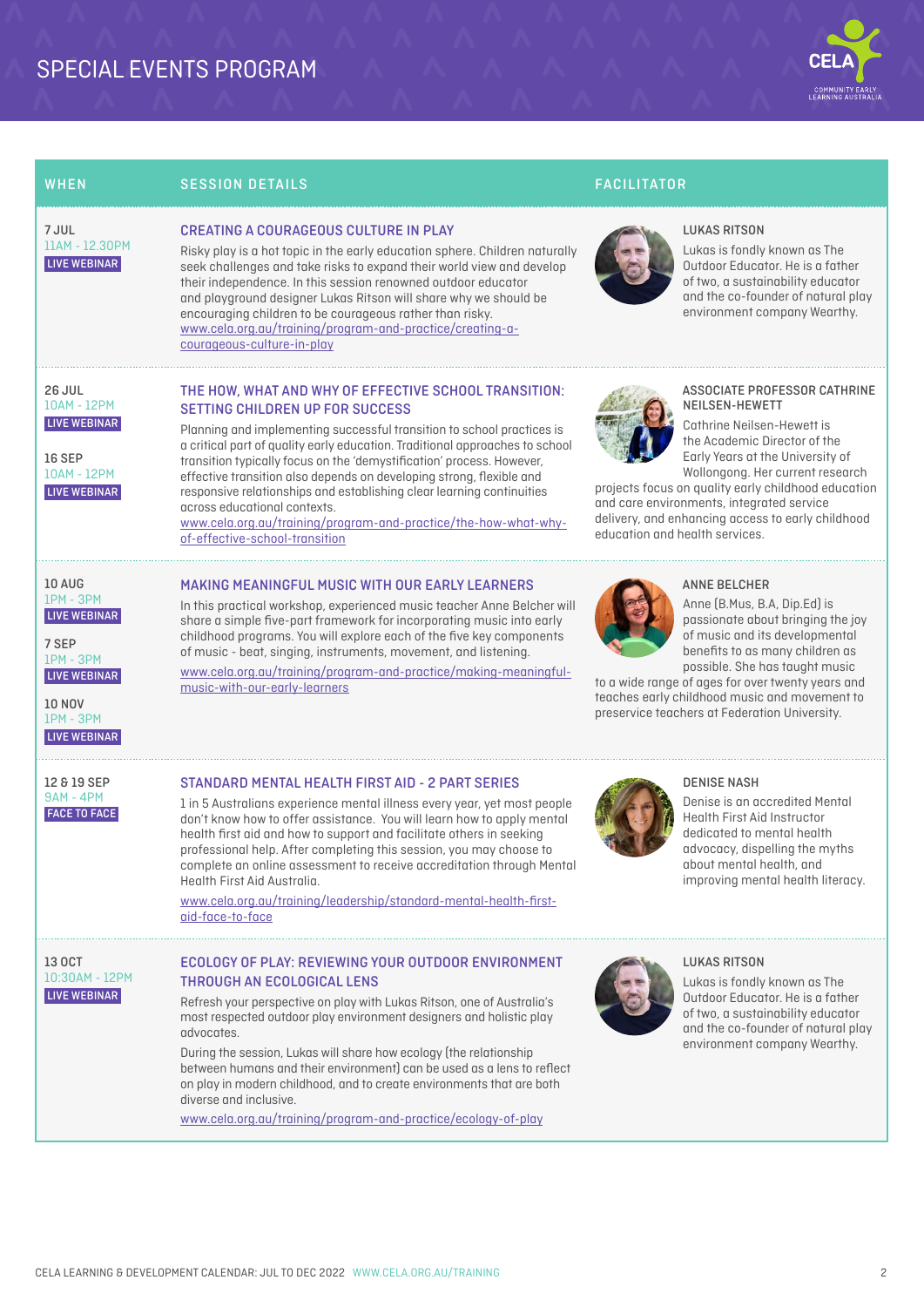## LEARNING & DEVELOPMENT CALENDAR



*Note: All sessions are live webinar format unless otherwise indicated.*

| <b>JULY</b>       |                                                                                                                 |
|-------------------|-----------------------------------------------------------------------------------------------------------------|
| <b>01 JUL</b>     | <b>ECE Active Supervision</b>                                                                                   |
| <b>04 JUL</b>     | <b>Collaborative Partnerships with Families</b>                                                                 |
| 04 JUL            | Dealing Effectively with Complaints                                                                             |
| 05 & 12<br>JUL    | Acknowledging and Celebrating First Nations People: A<br><b>Starting Point 2 Part Series NESA ACCREDITED PD</b> |
| 06 JUL            | Literacy in the Early Years NESA ACCREDITED PD                                                                  |
| 06 JUL            | Loose Parts Play NESA ACCREDITED PD                                                                             |
| <b>07 JUL</b>     | Creating a Courageous Culture in Play NEW                                                                       |
| <b>08 JUL</b>     | <b>OOSH Active Supervision</b>                                                                                  |
| 11, 18,<br>25 JUL | CHCPRT001 - Identify & Respond to Children and Young<br>People at Risk - RTO ID: 90842 3 part series            |
| 13 JUL            | Numeracy in the Early Years NESA ACCREDITED PD                                                                  |
| <b>14 JUL</b>     | The Law and Regs for Nominated Supervisors                                                                      |
| <b>14 JUL</b>     | Practical Approaches to Programming for New and<br><b>Inexperienced Educators</b>                               |
| <b>15 JUL</b>     | Understanding Play Theory NESA ACCREDITED PD                                                                    |
| <b>15 JUL</b>     | <b>Emotion Coaching and Self Regulation</b>                                                                     |
| <b>19 JUL</b>     | Children's Rights Children's Voices: Working with a Rights-<br><b>Based Approach NESA ACCREDITED PD</b>         |
| <b>20 JUL</b>     | An Introduction to The Circle of Security® for Early Educators                                                  |
| <b>20 JUL</b>     | Inquiry Based Learning                                                                                          |
| <b>21 JUL</b>     | 5 Ways to Better Conversations with<br>Children NESA ACCREDITED PD                                              |
| <b>21 JUL</b>     | How the Exceeding Themes Influence Your Practice                                                                |
| <b>22 JUL</b>     | Supporting Children who Present with Anxiety or Stress NEW                                                      |
| <b>26 JUL</b>     | Neuroscience and Behaviour NESA ACCREDITED PD                                                                   |
| <b>26 JUL</b>     | The How, What and Why of Effective School Transition:<br>Setting Children up for Success                        |
| <b>27 JUL</b>     | Prepare Your Team for Assessment and Rating                                                                     |
| <b>28 JUL</b>     | The Director's Toolkit 1: Compliance & Quality                                                                  |
| <b>29 JUL</b>     | Recognising Vulnerability to Support Children's<br>Wellbeing and Development                                    |

| <b>AUGUST</b>  |                                                                                                          |
|----------------|----------------------------------------------------------------------------------------------------------|
| <b>01 AUG</b>  | Supporting Children with Sensory Processing Difficulties                                                 |
| <b>02 AUG</b>  | Loose Parts Play NESA ACCREDITED PD                                                                      |
| <b>02 AUG</b>  | Practical Approaches to Programming for Educational<br>Leaders                                           |
| <b>03 AUG</b>  | Do You See What They See?                                                                                |
| <b>03 AUG</b>  | Supporting Confident and Capable Babies and Toddlers NEW                                                 |
| 04 & 11<br>AUG | Acknowledging and Celebrating First Nations People: A<br>Starting Point 2 Part Series NESA ACCREDITED PD |
| 04 AUG         | The Director's Toolkit 2: Leadership & Advocacy                                                          |
| 05 AUG         | Literacy in the Early Years NESA ACCREDITED PD                                                           |
| <b>08 AUG</b>  | Play Theory and Behaviour                                                                                |
| 08 AUG         | Inclusion Strategies, Practices and Environments<br>to Support Children with Additional Needs            |
| <b>09 AUG</b>  | An Introduction to The Circle of Security® for Early Educators                                           |
| <b>10 AUG</b>  | Establishing Inclusive Practice: Conversations and<br><b>Inclusion Plans NEW</b>                         |
| <b>10 AUG</b>  | Making Meaningful Music with our Early Learners NEW                                                      |
| <b>11 AUG</b>  | The Director's Toolkit 3: Working with Management, Planning<br>& Policy                                  |
| <b>12 AUG</b>  | Developmental Milestones Revisited NEW                                                                   |
| <b>15 AUG</b>  | Prepare Your Team for Assessment and Rating                                                              |
| <b>16 AUG</b>  | Childrens Rights Childrens Voices: Working with a Rights-<br>Based Approach NESA ACCREDITED PD           |
| 17 AUG         | Numeracy in the Early Years NESA ACCREDITED PD                                                           |
| 17 AUG         | The Law and Regs for Nominated Supervisors                                                               |
| <b>18 AUG</b>  | The Director's Toolkit 4: The Team, Staff Relationships                                                  |
| <b>19 AUG</b>  | Time Management in ECE                                                                                   |
| <b>19 AUG</b>  | <b>Inquiry Based Learning</b>                                                                            |
| 22 AUG         | How the Exceeding Themes Influence Your Practice                                                         |
| <b>22 AUG</b>  | Compliance in Everyday Practice                                                                          |
| <b>23 AUG</b>  | <b>Emotion Coaching and Self Regulation</b>                                                              |
| <b>24 AUG</b>  | NeuroScience and Behaviour NESA ACCREDITED PD                                                            |
| <b>25 AUG</b>  | Understanding Play Theory NESA ACCREDITED PD                                                             |
| <b>25 AUG</b>  | The Director's Toolkit 5: Administrative Responsibilities                                                |
| <b>26 AUG</b>  | 5 Ways to Better Conversations with<br>Children NESA ACCREDITED PD                                       |
| <b>29 AUG</b>  | Teaching Protective Behaviours to Support Educator<br>and Child Well-being NEW                           |
| <b>30 AUG</b>  | <b>ECE Active Supervision</b>                                                                            |
| <b>30 AUG</b>  | Supporting Children who Present with Anxiety or Stress NEW                                               |
| <b>31 AUG</b>  | Dealing Effectively with Complaints                                                                      |
| <b>31 AUG</b>  | Recognising Vulnerability to Support Children's<br>Wellbeing and Development                             |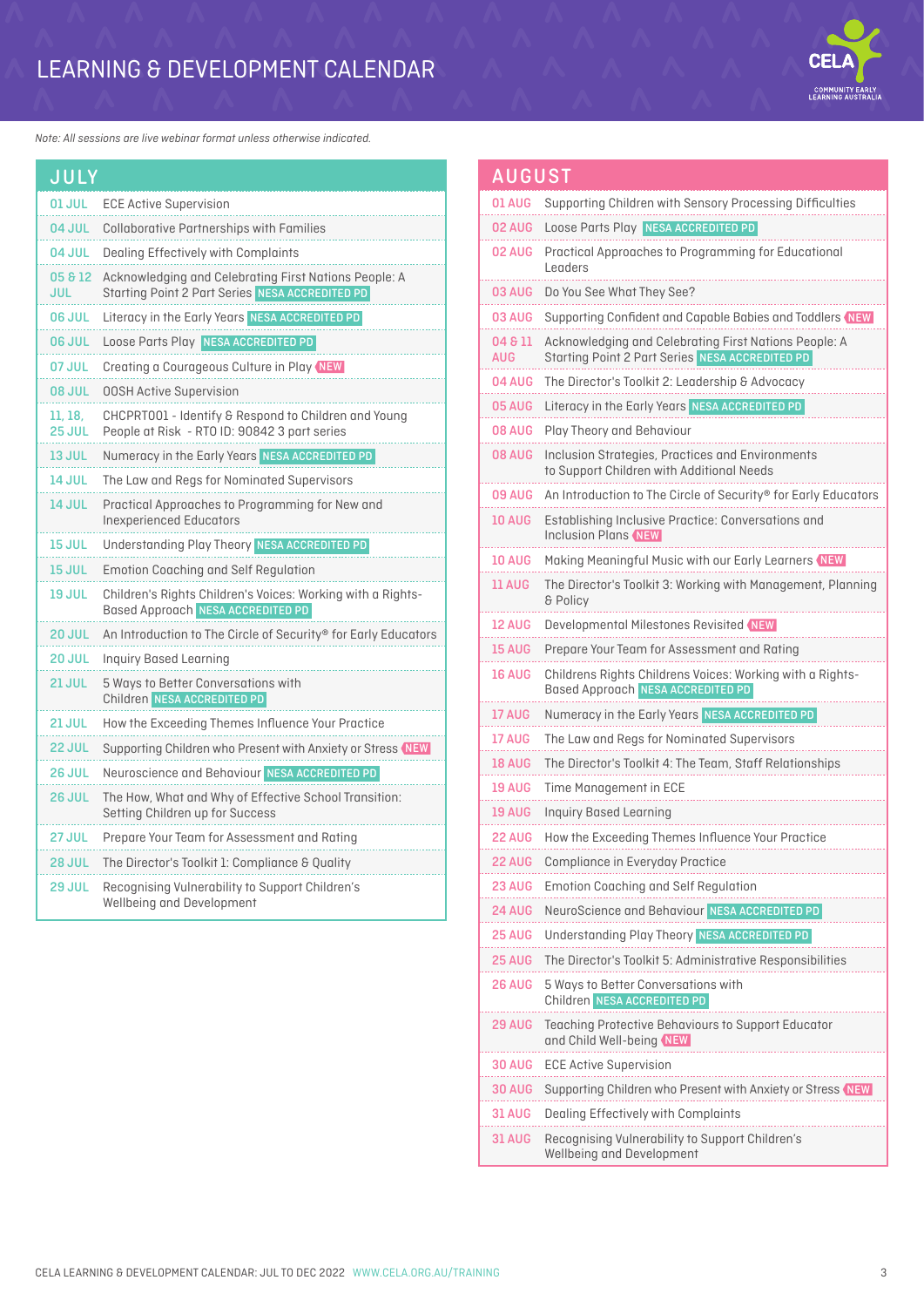## LEARNING & DEVELOPMENT CALENDAR



*Note: All sessions are live webinar format unless otherwise indicated.*

|                          | <b>SEPTEMBER</b>                                                                                           |
|--------------------------|------------------------------------------------------------------------------------------------------------|
| <b>01 SEP</b>            | Loose Parts Play NESA ACCREDITED PD                                                                        |
| 01 SEP                   | The Director's Toolkit 6: Family and Community Partnerships                                                |
| <b>02 SEP</b>            | The Law and Regs for Nominated Supervisors                                                                 |
| <b>06 SEP</b>            | Literacy in the Early Years NESA ACCREDITED PD                                                             |
| <b>06 SEP</b>            | Do You See What They See?                                                                                  |
| 07814<br><b>SEP</b>      | Acknowledging and Celebrating First Nations People: A<br>starting point - 2 Part Series NESA ACCREDITED PD |
| 07 SEP                   | Making Meaningful Music with our Early Learners NEW                                                        |
| <b>08 SEP</b>            | Compliance in Everyday Practice                                                                            |
| <b>09 SEP</b>            | Supporting Children with Sensory Processing Difficulties                                                   |
| 09 SEP                   | <b>ECE Active Supervision</b>                                                                              |
| <b>12 SEP</b>            | An Introduction to The Circle of Security® for Early Educators                                             |
| 12819<br><b>SEP</b>      | Standard Mental Health First Aid - 2 Part Series,<br><b>FACE TO FACE NEW</b>                               |
| <b>13 SEP</b>            | <b>Establishing Inclusive Practice:</b><br>Conversations and Inclusion Plans (NEW)                         |
| 13, 20,<br><b>27 SEP</b> | CHCPRT001 - Identify & Respond to Children and Young<br>People at Risk - RTO ID: 90842 3 part series       |
| 14 SEP                   | <b>Emotion Coaching and Self Regulation</b>                                                                |
| <b>15 SEP</b>            | Prepare Your Team for Assessment and Rating                                                                |
| <b>15 SEP</b>            | Demystifying Critical Reflection                                                                           |
| <b>16 SEP</b>            | <b>OOSH Active Supervision</b>                                                                             |
| <b>16 SEP</b>            | The How, What and Why of Effective School Transition:<br>Setting Children up for Success                   |
| <b>19 SEP</b>            | Numeracy in the Early Years NESA ACCREDITED PD                                                             |
| <b>19 SEP</b>            | Supporting Confident and Capable Babies and Toddlers NEW                                                   |
| <b>20 SEP</b>            | How the Exceeding Themes Influence Your Practice                                                           |
| <b>21 SEP</b>            | Childrens Rights Childrens Voices - Working with a rights<br>based approach NESA ACCREDITED PD             |
| <b>22 SEP</b>            | Practical Approaches to Programming for<br>New and Inexperienced Educators                                 |
| <b>23 SEP</b>            | Understanding Play Theory NESA ACCREDITED PD                                                               |
| 23 SEP                   | Practical Approaches to Programming for<br><b>Educational Leaders</b>                                      |
| 26 SEP                   | Inclusion Strategies, Practices and Environments<br>to Support Children with Additional Needs              |
| 27 SEP                   | Neuroscience and Behaviour NESA ACCREDITED PD                                                              |
| <b>28 SEP</b>            | Developmental Milestones Revisited                                                                         |
| <b>28 SEP</b>            | Teaching Protective Behaviours to Support<br>Educator and Child Well-being NEW                             |
| <b>29 SEP</b>            | 5 Ways to Better Conversations with<br>Children NESA ACCREDITED PD                                         |
| <b>30 SEP</b>            | Recognising Vulnerability to Support Children's<br>Wellbeing and Development                               |

|                   | OCTOBER                                                                                              |
|-------------------|------------------------------------------------------------------------------------------------------|
| 04 OCT            | Strengthening Relationships with Children                                                            |
| 04 OCT            | <b>Establishing Inclusive Practice:</b><br>Conversations and Inclusion Plans NEW                     |
| <b>05 OCT</b>     | Literacy in the Early Years NESA ACCREDITED PD                                                       |
| <b>05 OCT</b>     | Compliance in Everyday Practice                                                                      |
| 07 OCT            | Leading Your Team Through Change                                                                     |
| 07 OCT            | <b>Teaching Protective Behaviours to Support</b><br>Educator and Child Well-being NEW                |
| 10 OCT            | Educator Wellbeing: Filling an Empty Bucket                                                          |
| <b>10 OCT</b>     | <b>Emotion Coaching and Self Regulation</b>                                                          |
| <b>11 OCT</b>     | Recognising Vulnerability to Support Children's<br>Wellbeing and Development                         |
| <b>11 OCT</b>     | Do You See What They See?                                                                            |
| <b>12 OCT</b>     | <b>00SH Active Supervision</b>                                                                       |
| <b>12 OCT</b>     | Supporting Children who Present with Anxiety or Stress NEW                                           |
| <b>13 OCT</b>     | Ecology of Play: Reviewing Your Outdoor Environment<br>Through an Ecological Lens NEW                |
| 14 OCT            | Understanding Play Theory NESA ACCREDITED PD                                                         |
| <b>17 OCT</b>     | Supporting Confident and Capable Babies and Toddlers NEW                                             |
| 17 OCT            | Time Management in ECE                                                                               |
| <b>18 OCT</b>     | Play Theory and Behaviour                                                                            |
| <b>19 OCT</b>     | Childrens Rights Childrens Voices: Working with a Rights-<br>Based Approach NESA ACCREDITED PD       |
| 19 OCT            | Loose Parts Play NESA ACCREDITED PD                                                                  |
| 20 OCT            | Neuroscience and Behaviour NESA ACCREDITED PD                                                        |
| <b>20 OCT</b>     | The Law and Regs for Nominated Supervisors                                                           |
| 21 OCT            | Practical Approaches to Programming for New and<br><b>Inexperienced Educators</b>                    |
| 21 OCT            | Supporting Children with Sensory Processing Difficulties (NEW                                        |
| 24 OCT            | <b>Inquiry Based Learning</b>                                                                        |
| 24, 25,<br>26 OCT | CHCPRT001 - Identify & Respond to Children and Young<br>People at Risk - RTO ID: 90842 3 part series |
| <b>26 OCT</b>     | How the Exceeding Themes Influence Your Practice                                                     |
| 27 OCT            | Numeracy in the Early Years NESA ACCREDITED PD                                                       |
| 27 OCT            | Prepare Your Team for Assessment and Rating                                                          |
| <b>28 OCT</b>     | An Introduction to The Circle of Security® for Early Educators                                       |
| 31 OCT            | 5 Ways to Better Conversations with<br>Children NESA ACCREDITED PD                                   |
| 31 OCT            | Dealing Effectively with Complaints                                                                  |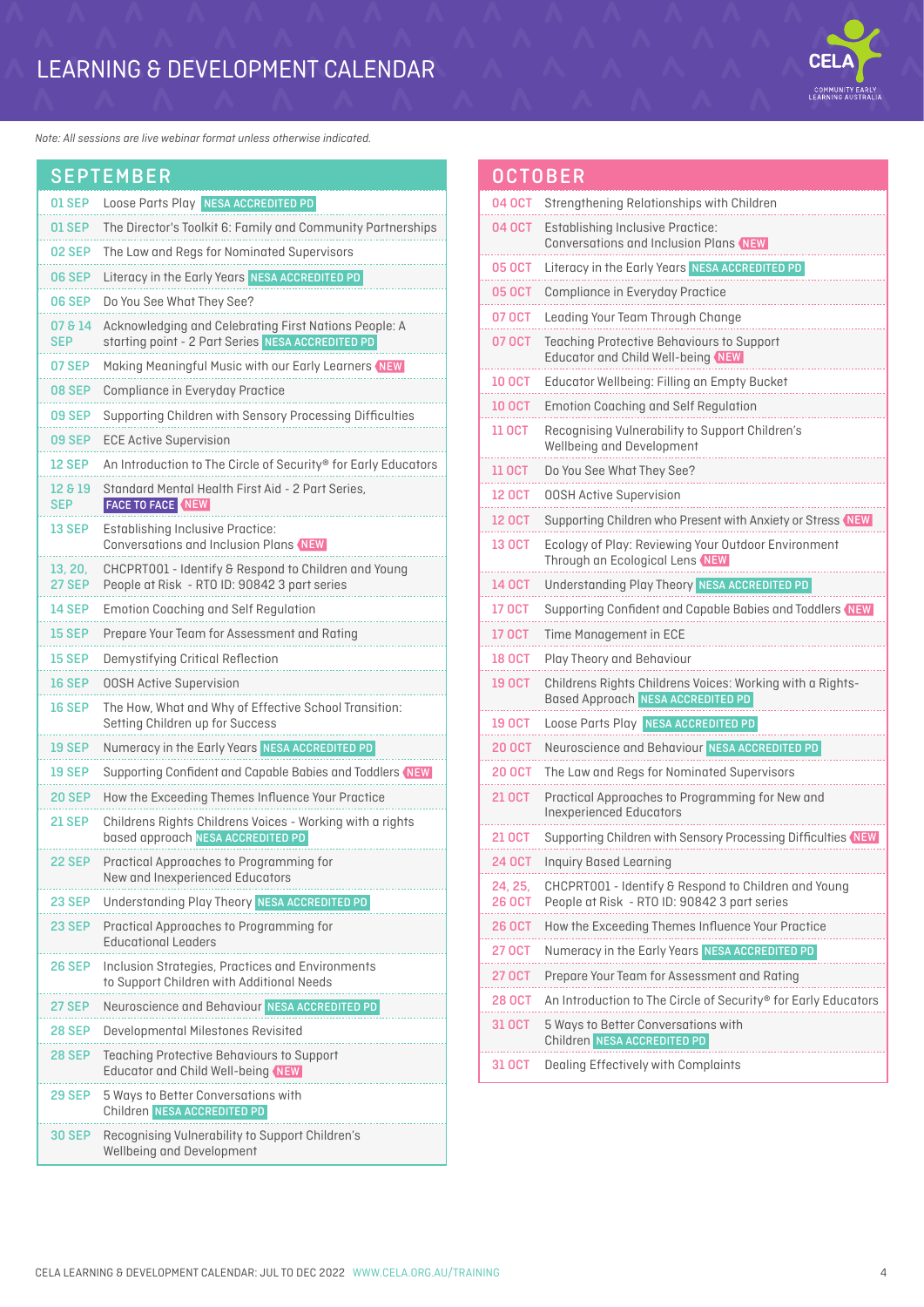### LEARNING & DEVELOPMENT CALENDAR



*Note: All sessions are live webinar format unless otherwise indicated.*

| <b>NOVEMBER</b>       |                                                                                                          |  |
|-----------------------|----------------------------------------------------------------------------------------------------------|--|
| <b>02 NOV</b>         | Literacy in the Early Years NESA ACCREDITED PD                                                           |  |
| <b>02 NOV</b>         | The Law and Regs for Nominated Supervisors                                                               |  |
| <b>03 NOV</b>         | Supporting Children who Present with Anxiety or Stress NEW                                               |  |
| <b>04 NOV</b>         | <b>ECE Active Supervision</b>                                                                            |  |
| 7, 8, 9<br><b>NOV</b> | CHCPRT001 - Identify & Respond to Children and Young<br>People at Risk - RTO ID: 90842 3 part series     |  |
| <b>09 NOV</b>         | <b>Emotion Coaching and Self Regulation</b>                                                              |  |
| <b>10 NOV</b>         | Making Meaningful Music with our Early Learners (NEW                                                     |  |
| <b>11 NOV</b>         | Numeracy in the Early Years NESA ACCREDITED PD                                                           |  |
| <b>11 NOV</b>         | <b>Establishing Inclusive Practice:</b><br>Conversations and Inclusion Plans NEW                         |  |
| 14 & 21<br><b>NOV</b> | Acknowledging and Celebrating First Nations People: A<br>Starting Point 2 Part Series NESA ACCREDITED PD |  |
| <b>15 NOV</b>         | Loose Parts Play NESA ACCREDITED PD                                                                      |  |
| <b>15 NOV</b>         | Supporting Confident and Capable Babies and Toddlers NEW                                                 |  |
| <b>16 NOV</b>         | How the Exceeding Themes Influence Your Practice                                                         |  |
| <b>17 NOV</b>         | Practical Approaches to Programming for Educational<br>l enders                                          |  |
| <b>18 NOV</b>         | Neuroscience and Behaviour NESA ACCREDITED PD                                                            |  |
| <b>18 NOV</b>         | Developmental Milestones Revisited NEW                                                                   |  |
| <b>22 NOV</b>         | Literacy in the Early Years NESA ACCREDITED PD                                                           |  |
| <b>23 NOV</b>         | Understanding Play Theory NESA ACCREDITED PD                                                             |  |
| <b>23 NOV</b>         | Childrens Rights Childrens Voices: Working with a Rights-<br><b>Based Approach NESA ACCREDITED PD</b>    |  |
| <b>24 NOV</b>         | 5 Ways to Better Conversations with<br>Children NESA ACCREDITED PD                                       |  |
|                       | <b>Collaborative Partnerships with Families</b>                                                          |  |
| <b>25 NOV</b>         | An Introduction to The Circle of Security® for Early Educators                                           |  |
| <b>28 NOV</b>         | Supporting Children with Sensory Processing Difficulties                                                 |  |
| <b>29 NOV</b>         | <b>Inquiry Based Learning</b>                                                                            |  |
| <b>29 NOV</b>         | Educator Wellbeing: Filling an Empty Bucket                                                              |  |
| <b>30 NOV</b>         | Do You See What They See?                                                                                |  |
| <b>30 NOV</b>         | Recognising Vulnerability to Support Children's<br>Wellbeing and Development                             |  |

#### DECEMBER 01 DEC Prepare Your Team for Assessment and Rating 01 DEC OOSH Active Supervision 05 DEC Loose Parts Play NESA ACCREDITED PD 06 DEC Supporting Confident and Capable Babies and Toddlers NEW 07 DEC Numeracy in the Early Years NESA ACCREDITED PD 08 DEC An Introduction to The Circle of Security® for Early Educators

|               | 09 DEC Understanding Play Theory NESA ACCREDITED PD                                                   |
|---------------|-------------------------------------------------------------------------------------------------------|
| <b>12 DEC</b> | Childrens Rights Childrens Voices: Working with a Rights-<br><b>Based Approach NESA ACCREDITED PD</b> |
|               | 13 DEC Neuroscience and Behaviour NESA ACCREDITED PD                                                  |

14 DEC Emotion Coaching and Self Regulation

#### FOR FURTHER DETAILS OR TO BOOK: [www.cela.org.au/training](https://www.cela.org.au/training)



www.cela.org.au training@cela.org.au 1800 157 818 RTO ID 90842

£ @communityearlylearningaustralia

@CELAust

@communityearlylearning

NOTE: Times and dates are subject to change. Please check the online PDF version of this calendar for additional sessions and updates: [www.cela.org.au/training](https://www.cela.org.au/training)

Ý ତା

#### NESA ACCREDITED COURSES

CELA has a range of NESA Accredited courses available for teachers at the PROFICIENT Teacher Level.

For our other courses, teachers may consider using this course towards their Elective PD hours, to maintain teacher accreditation requirements, in line with the **Elective P** 

Please see our website for specific information for each course offering. More information regarding content of these courses is available on our website: www.cela.org.au/training